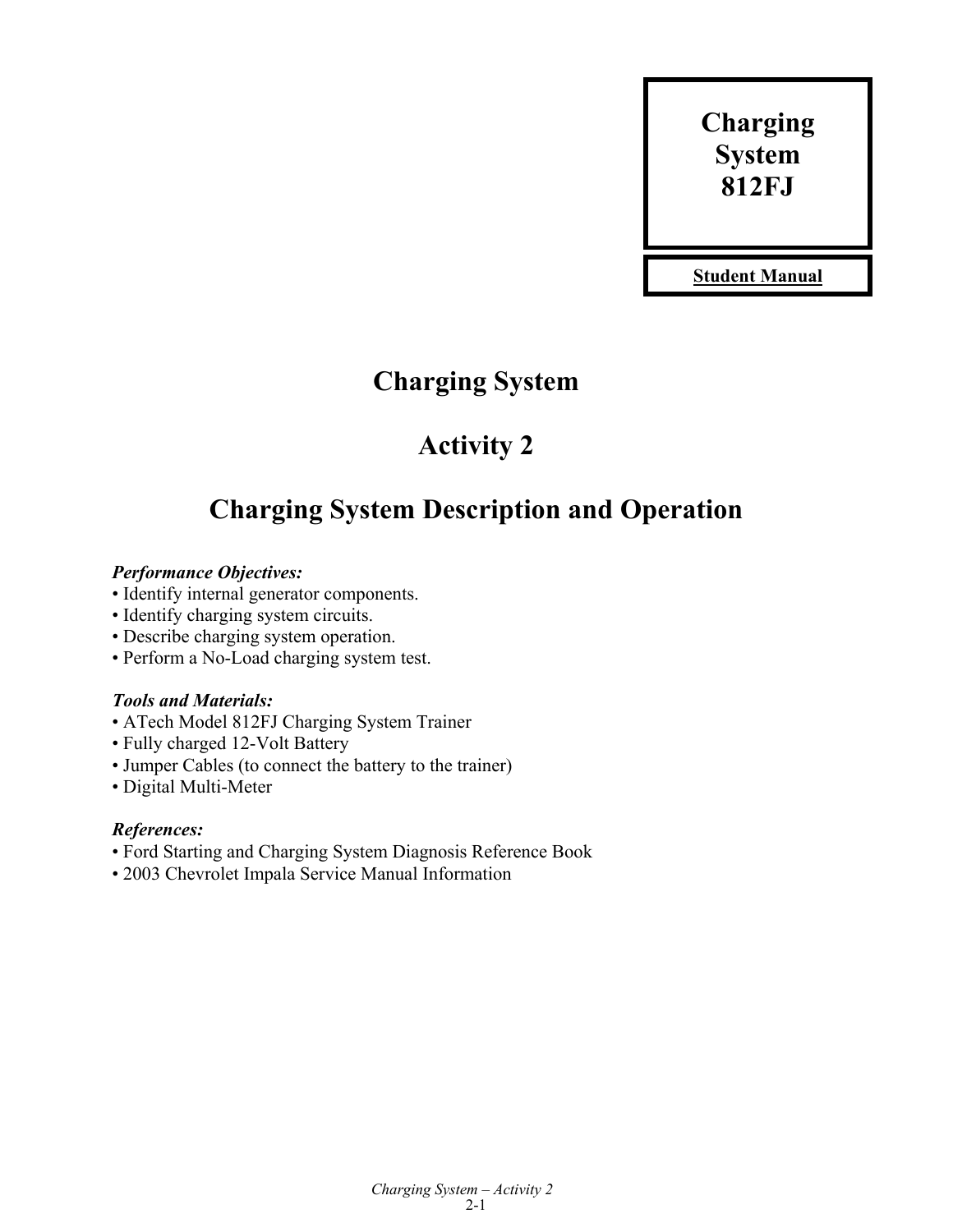

### **CHARGING SYSTEM SCHEMATIC**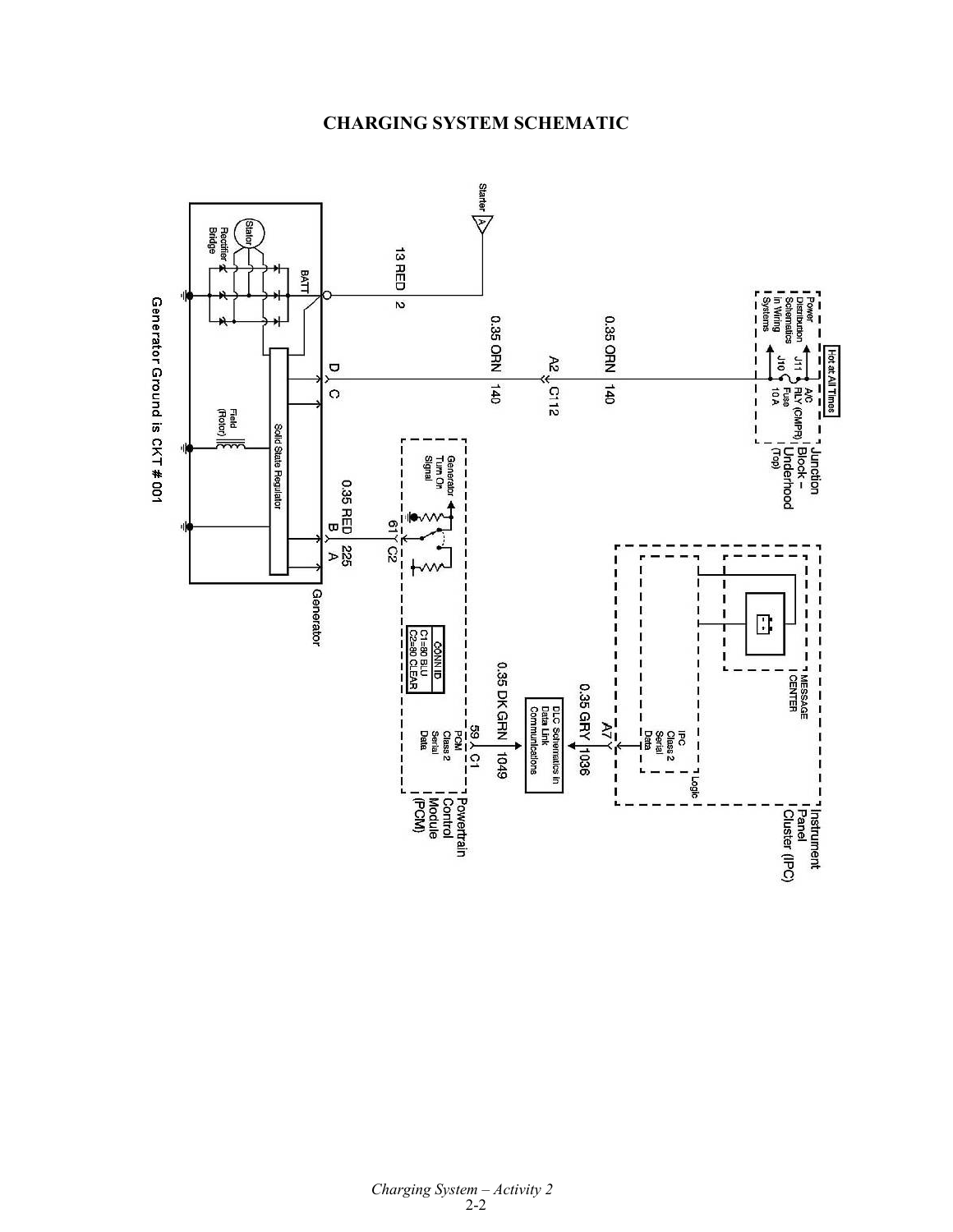#### *Reference Book:*

• Read pages 4-1 to 4-8 in the Reference Book.

#### *Review Questions:*

• Answer the Review Questions on page 4-9. **Do not write in the Reference Book**. **Use a separate piece of paper to record your answers.** (Answers are provided on page 4-10).

#### *Service Manual Information:*

• Refer to the Charging System Description and Operation on Page 2 of the Service Manual Information and the Charging System Schematic on the preceding page and answer the following questions:

#### *Generator:*

- 1. Technician A says that generator service on the 2003 Chevrolet Impala should only include tightening of mount components or generator replacement. Technician B says that the 2003 Chevrolet Impala generator is field-serviceable, and that internal generator parts can be replaced as necessary. Which Technician is correct?
	- a. Technician A only
	- b. Technician B only
	- c. Both Technician A and Technician B are correct
	- d. Neither Technician A nor Technician B is correct

#### *Regulator:*

- 2. The voltage regulator switches the rotor field current on and off at a rate of:
	- a. 10 cycles per second
	- b. 90 cycles per second
	- c. 400 cycles per second
	- d. 1000 cycles per second

#### *Circuit Description:*

- 3. The generator's rotor creates what type of voltage in the stator windings?
	- a. Direct Current (DC)
	- b. Alternating Current (AC)
- 4. Technician A says that the generated DC voltage is converted to AC by the rectifier bridge. Technician B says that the generated AC voltage is converted to DC by the rectifier bridge. Which Technician is correct?
	- a. Technician A only
	- b. Technician B only
	- c. Both Technician A and Technician B are correct
	- d. Neither Technician A nor Technician B is correct
- **Note:** On the actual vehicle, the generator is grounded through the mounting bracket to the engine block. The trainer's generator is grounded through the large black wire and ring terminal which mounts to one of the generator case half bolts. This wire is not shown in the Charging System Schematic because it is not found on the actual vehicle.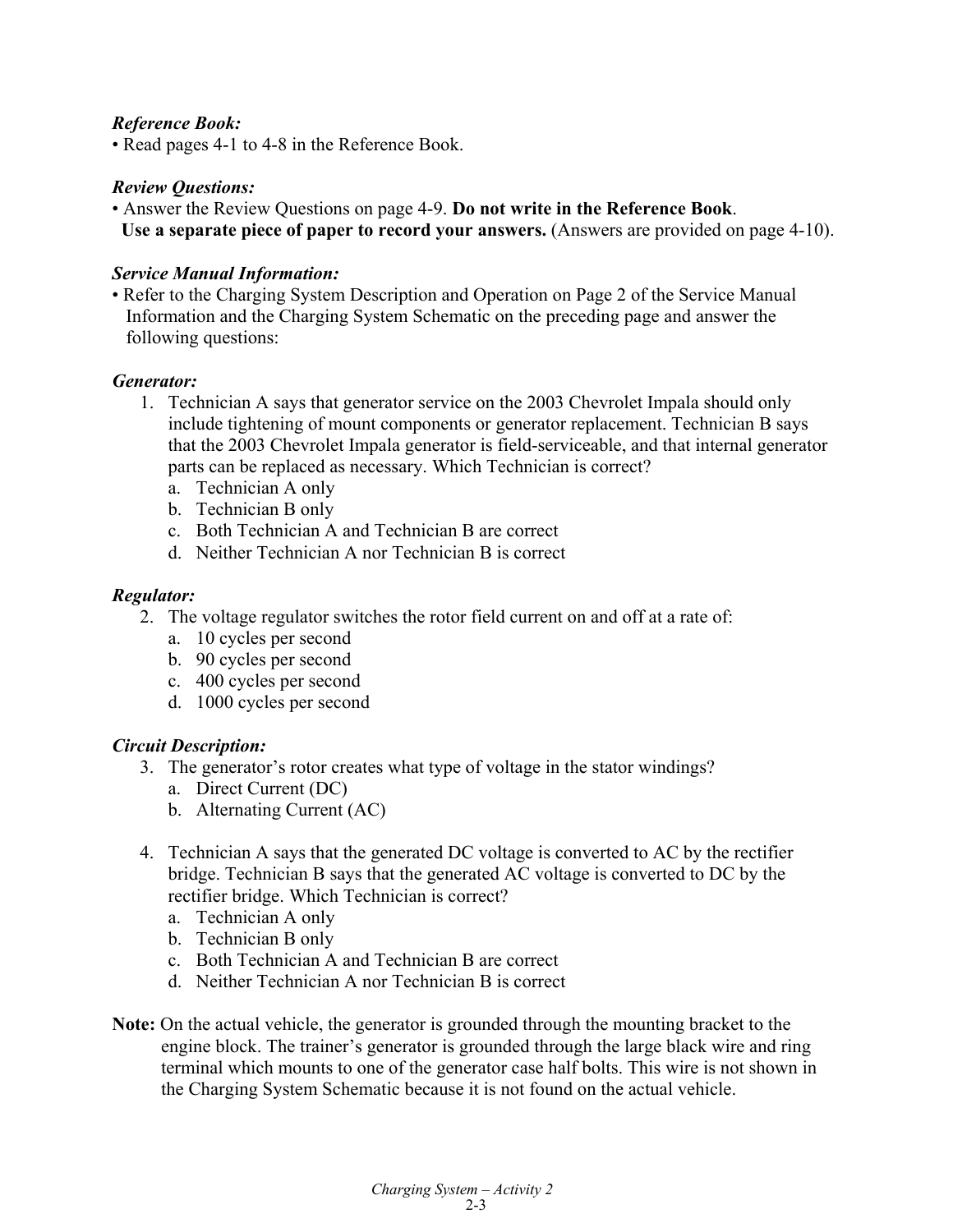- 5. What is the wire color and circuit number for the generator turn-on signal circuit? a. RED 2
	- b. ORN 140
	- c. RED 225
	- d. GRY 1036
- 6. What is the wire color and circuit number for the system voltage sense circuit?
	- a. RED 2
	- b. ORN 140
	- c. RED 225
	- d. GRY 1036
- 7. What is the wire color and circuit number for the generator output circuit?
	- a. RED 2
	- b. ORN 140
	- c. RED 225
	- d. GRY 1036
- 8. Technician A says that the system voltage sense circuit is used by the PCM as the reference for system voltage control. Technician B says that the system voltage sense circuit is used by the generator's voltage regulator as the reference for system voltage control. Which Technician is correct?
	- a. Technician A only
	- b. Technician B only
	- c. Both Technician A and Technician B are correct
	- d. Neither Technician A nor Technician B is correct
- **Note:** In this particular application (2003 Chevrolet Impala 3.4), the system voltage sense circuit is redundant. If the voltage regulator sees less than 8 volts on this circuit, it switches internally to monitor the system voltage via the generator output circuit. This will not illuminate the charge indicator.

#### *Charging System Indicator:*

- 9. Technician A says that the Instrument Panel Cluster (IPC) turns on the charge indicator when the PCM detects that the generator output is less than 11 V or greater than 16 V. Technician B says that the Instrument Panel Cluster (IPC) turns on the charge indicator when it determines that system voltage is less than 11 V or greater than 16 V. Which Technician is correct?
	- a. Technician A only
	- b. Technician B only
	- c. Both Technician A and Technician B are correct
	- d. Neither Technician A nor Technician B is correct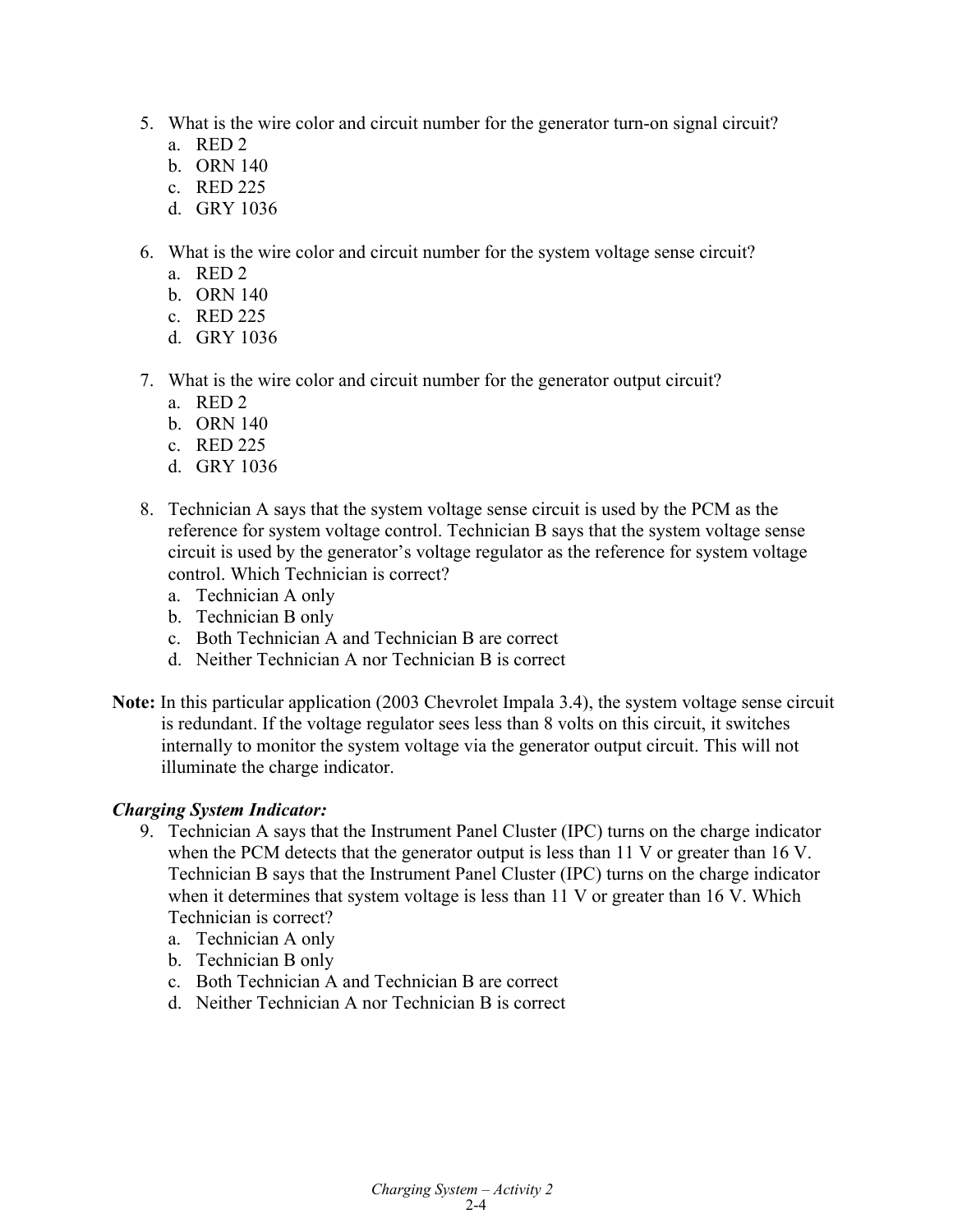### **Conclusion:**

The generator rotor produces a magnetic field which rotates within the stator. This rotating field produces AC voltage in the stator which is converted to DC voltage by the rectifier bridge. The voltage regulator monitors the generator's voltage output and varies the rotor field current to maintain the proper output voltage level. The generator is turned on and off by the PCM, and the charging system indicator is controlled by the IPC.

The 2003 Chevrolet Impala generator circuits are:

- Generator turn-on signal
- System voltage sense
- Generator output

#### **Complete the On-Trainer Worksheet at this time.**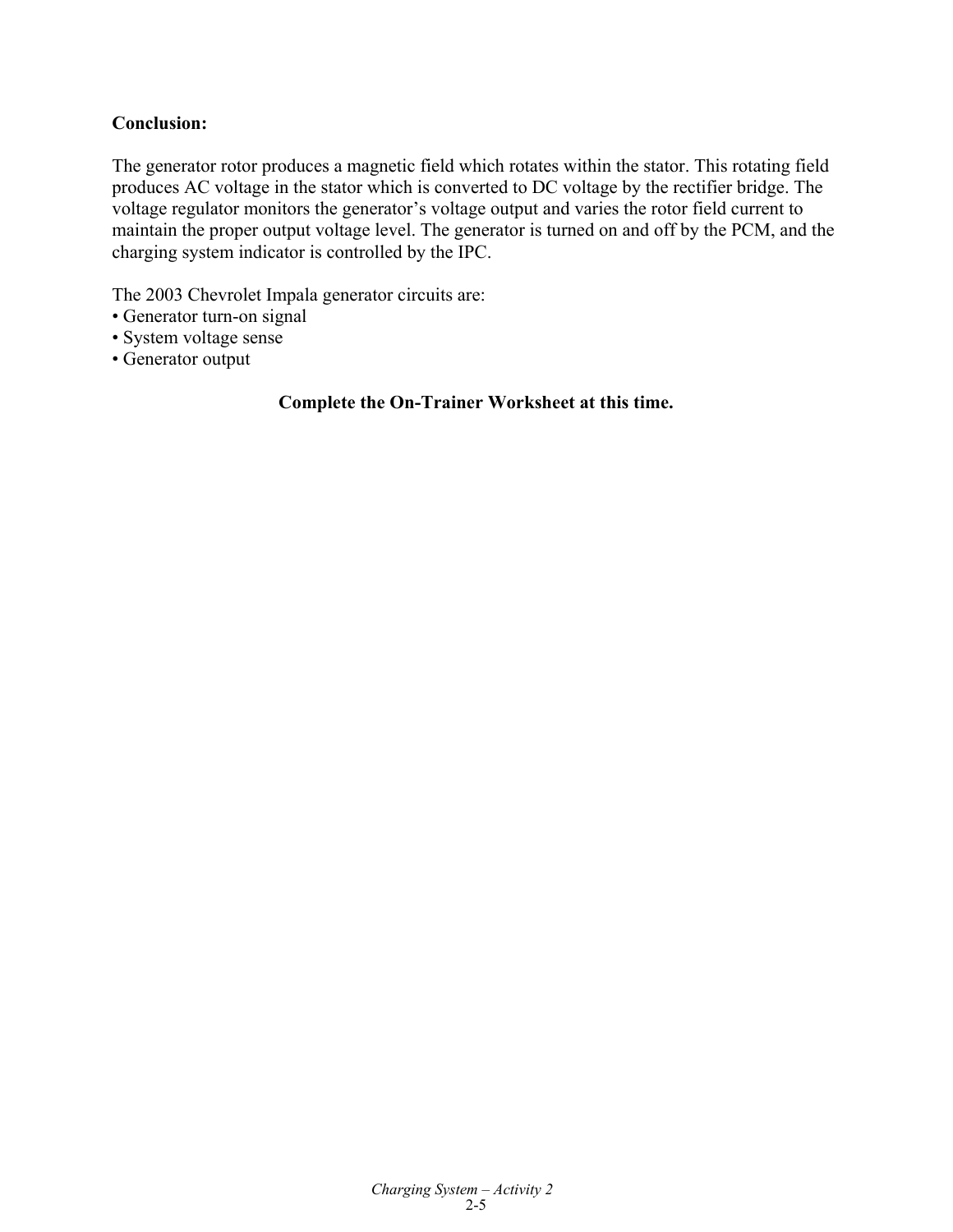#### *Charging System – Activity 2*  2-6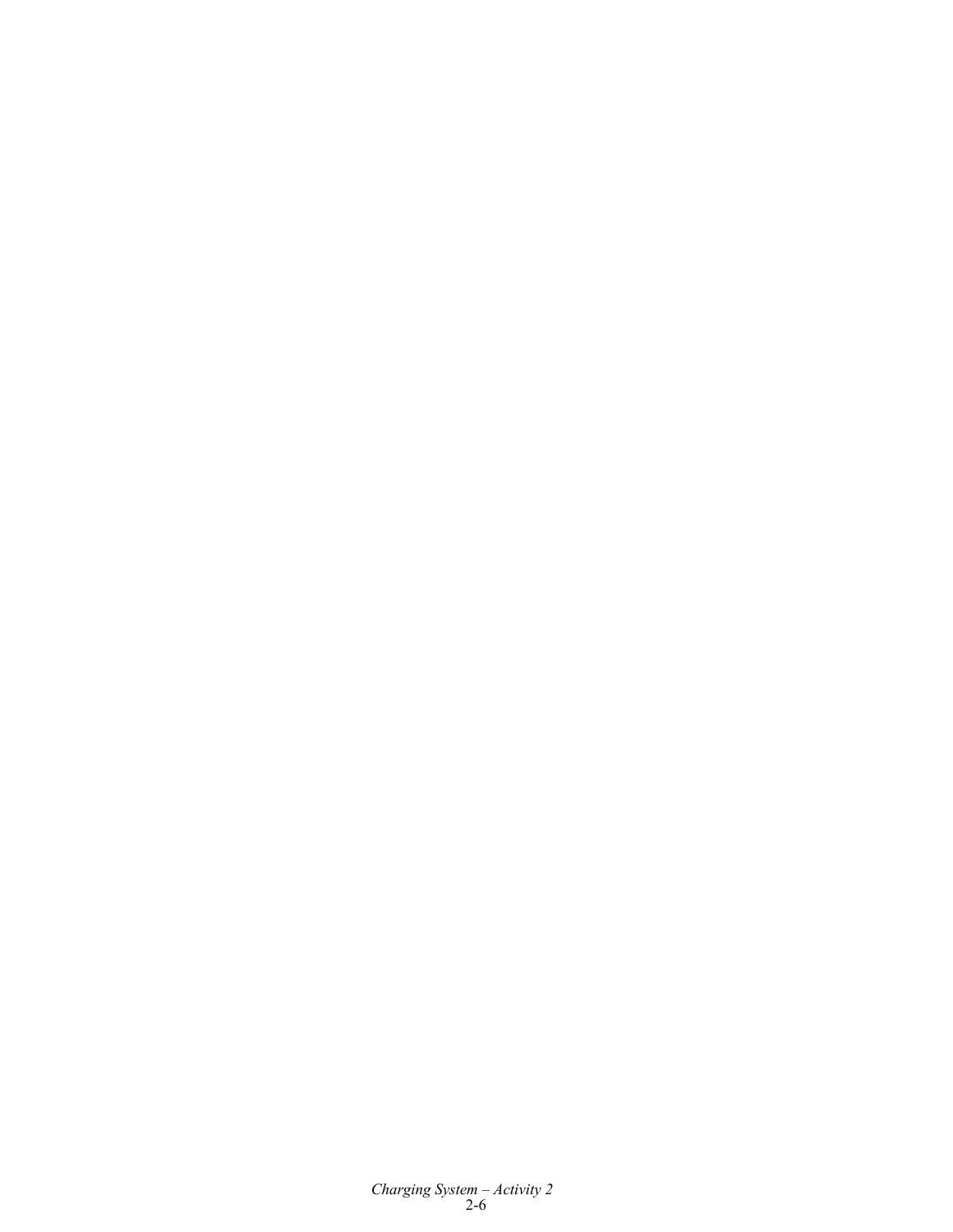## **On-Trainer Worksheet**

# **Activity 2**

# **Charging System Description and Operation**

### *Tools and Materials:*

- ATech Model 812FJ Charging System Trainer
- Digital Multi-Meter (DMM)
- Fully charged 12-Volt Battery

#### *Procedures:*

- Set the System Power Switch to the OFF position.
- Set the Ignition Switch to the OFF position.
- Set the Motor Switch (located on the trainer side of the motor) to the OFF (down) position.
- Make sure both of the trainer's Connector switches are in the connected position.
- Make sure the Scan Tool Mode / User Mode switch is in the down (User Mode) position.
- Connect the ATech Charging System Trainer to the 12-Volt Battery. **Be sure to observe the correct polarity!**
- Turn the System Power Switch on.
- Turn the Ignition Switch on.

**Note:** All answers to questions with measured values are approximate. Choose the answer that is the closest to your actual measurement.

• Refer to the Charging System Schematic at the beginning of this activity as needed.

#### *Power Check:*

- 1. Using a DMM, measure and record the voltage between the trainer's Generator BATT and GND tip jacks. What is the voltage?
	- a. Fourteen (14) Volts
	- b. Twelve (12) Volts
	- c. Five (5) Volts
	- d. Zero (0) Volts
- 2. Using a DMM, measure and record the voltage between the trainer's Generator GND tip jack and the generator output connection on the back of the generator case. What is the voltage?
	- a. Fourteen (14) Volts
	- b. Twelve (12) Volts
	- c. Five (5) Volts
	- d. Zero (0) Volts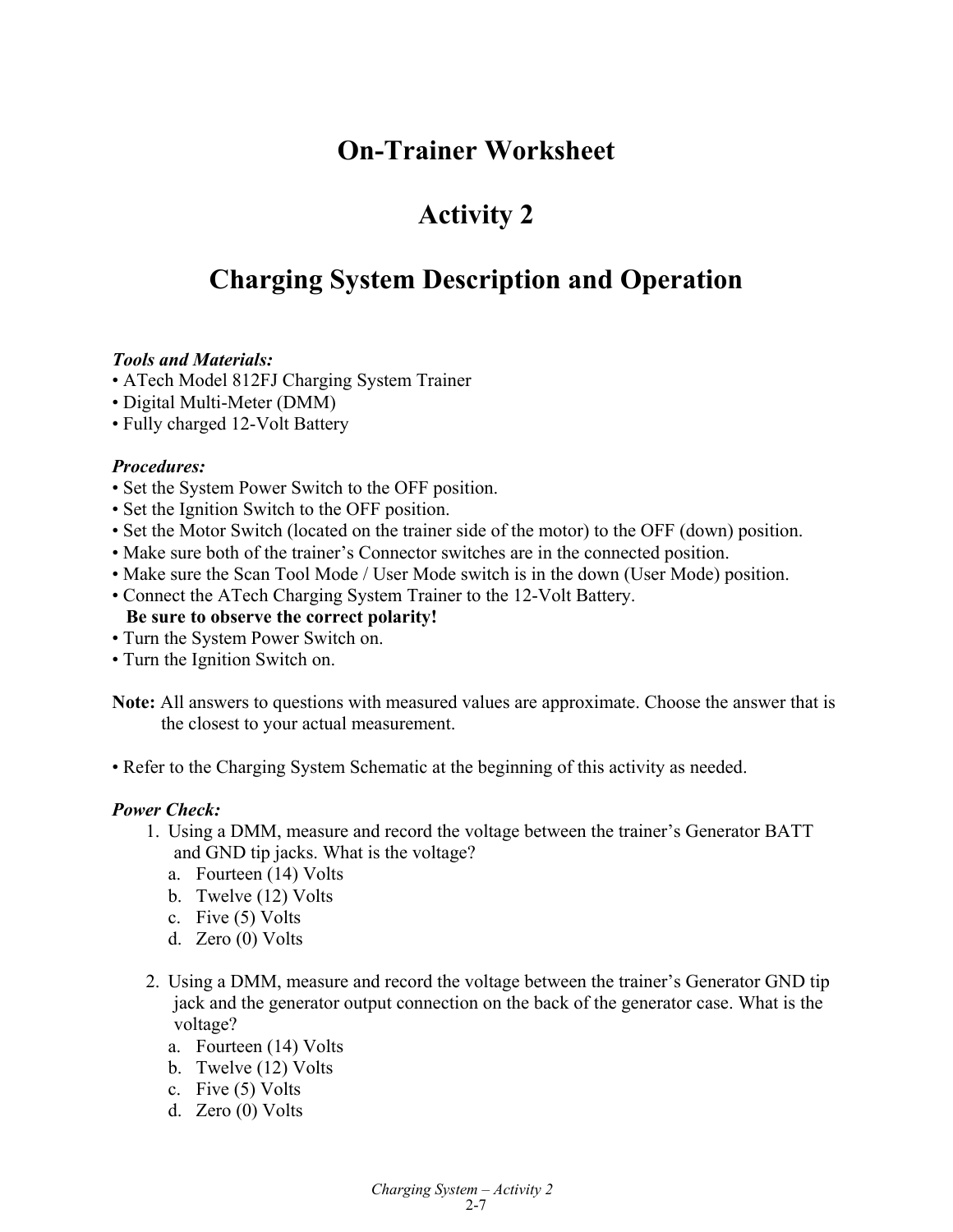- 3. Using a DMM, measure and record the voltage between the trainer's Generator GND tip jack and the positive battery tip jack. What is the voltage?
	- a. Fourteen (14) Volts
	- b. Twelve (12) Volts
	- c. Five (5) Volts
	- d. Zero (0) Volts

#### *Ground Check:*

- 4. Using a DMM, measure and record the voltage between the trainer's Generator BATT tip jack and the generator case. What is the voltage?
	- a. Fourteen (14) Volts
	- b. Twelve (12) Volts
	- c. Five (5) Volts
	- d. Zero (0) Volts
- 5. Using a DMM, measure and record the voltage between the trainer's Generator BATT tip jack and the negative battery tip jack. What is the voltage?
	- a. Fourteen (14) Volts
	- b. Twelve (12) Volts
	- c. Five (5) Volts
	- d. Zero (0) Volts

#### *PCM Ground Check:*

- 6. Using a DMM, measure and record the voltage between the trainer's Generator BATT tip jack and the PCM GND harness connector. What is the voltage?
	- a. Fourteen (14) Volts
	- b. Twelve (12) Volts
	- c. Five (5) Volts
	- d. Zero (0) Volts

#### *Voltage Sense Circuit Check:*

- 7. At which generator connector terminal does the system voltage sense circuit connect?
	- a. A
	- b. B
	- c. C
	- d. D
- 8. Using a DMM, measure and record the voltage between the trainer's Generator GND tip jack and the voltage sense circuit harness connector tip jack (your answer to the previous question). What is the voltage?
	- a. Fourteen (14) Volts
	- b. Twelve (12) Volts
	- c. Five (5) Volts
	- d. Zero (0) Volts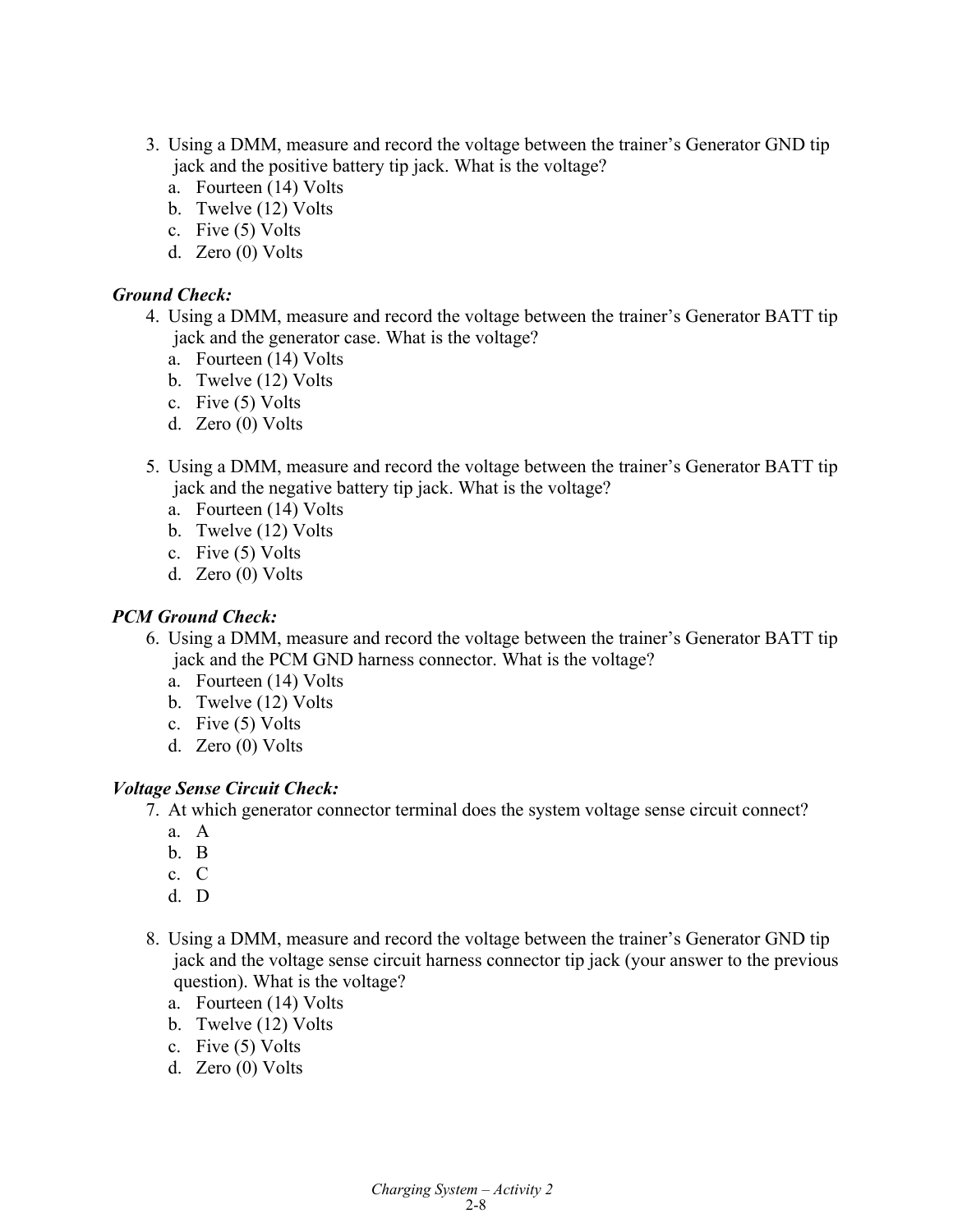#### *Turn-On Signal Circuit Check:*

- 9. Using a DMM, measure and record the voltage between the trainer's Generator GND tip jack and the C2-61 harness connector tip jack. What is the voltage?
	- a. Fourteen (14) Volts
	- b. Twelve (12) Volts
	- c. Five (5) Volts
	- d. Zero (0) Volts
- 10. Refer to the Charging System Schematic. What signal is provided by the PCM at the C2- 61 harness connector?
	- a. PCM Class 2 Serial Data
	- b. IPC Class 2 Serial Data
	- c. Generator Turn On Signal
	- d. Generator Output Voltage
- 11. At which generator connector terminal does the generator turn on signal circuit connect?
	- a. A
	- b. B
	- c. C
	- d. D
- Turn the Motor Switch (located on the trainer side of the motor) to the ON (up) position.
	- 12. With the motor running, the GEN-L indicator is:
		- a. On
		- b. Off
	- 13. With the motor running, what is the voltage measurement between the trainer's Generator GND tip jack and the C2-61 harness connector tip jack?
		- a. Fourteen (14) Volts
		- b. Twelve (12) Volts
		- c. Five (5) Volts
		- d. Zero (0) Volts
	- 14. With the motor running, what is the voltage measurement between the trainer's Generator BATT and GND tip jacks?
		- a. Fourteen (14) Volts
		- b. Twelve (12) Volts
		- c. Five (5) Volts
		- d. Zero (0) Volts
- **Note:** This measurement of system voltage with the charging system operational and no extra load applied is called a No-Load test. It is referenced in some manufacturers' service information.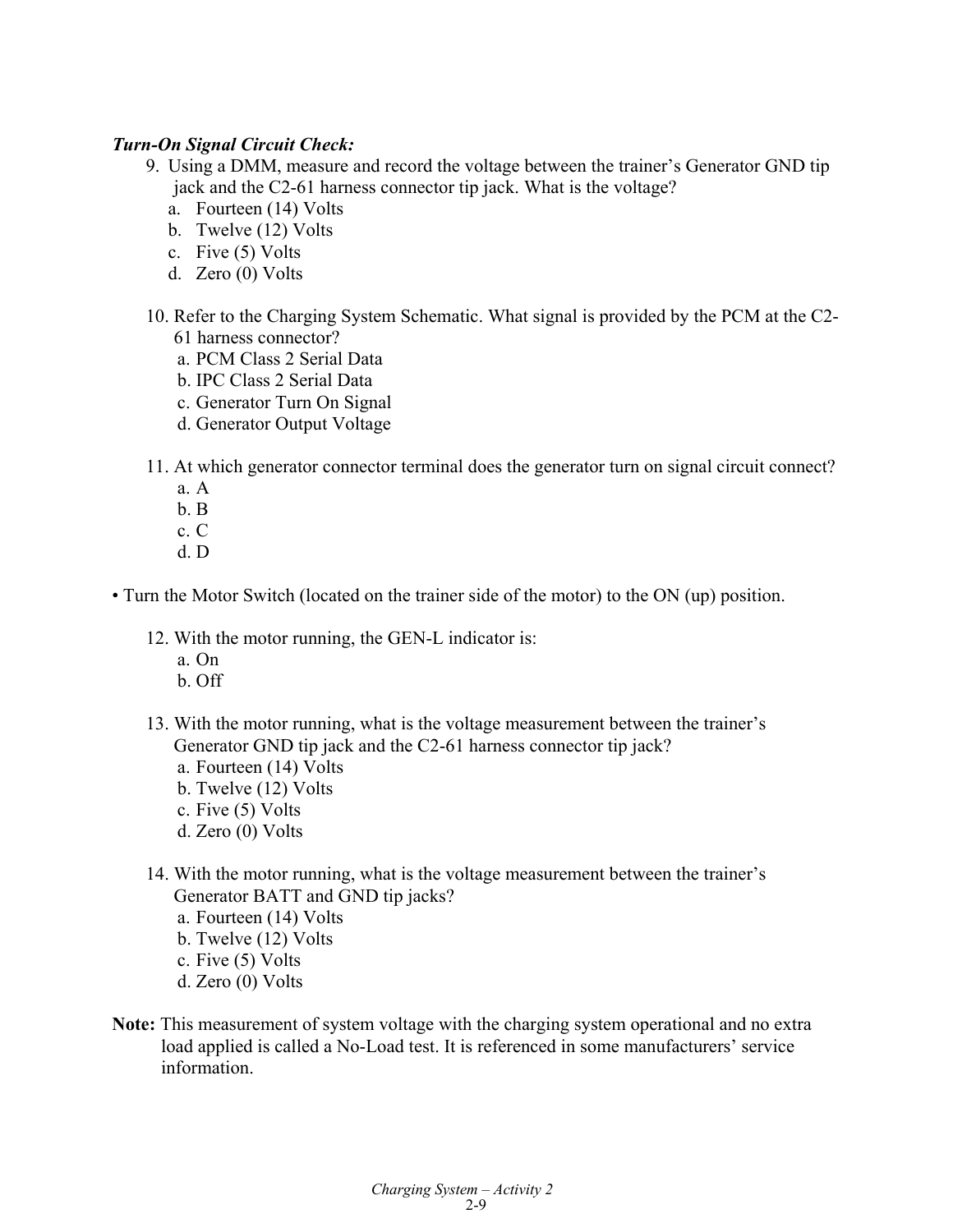- 15. Technician A says that an increase in measured system voltage with the engine running indicates that the generator is charging. Technician B says that further testing may be necessary to determine if the charging system is operating properly. Which Technician is correct?
	- a. Technician A only
	- b. Technician B only
	- c. Both Technician A and Technician B are correct
	- d. Neither Technician A nor Technician B is correct
- Open the trainer's PCM harness connector switch.
	- 16. With the motor running and the PCM harness connector switch open, the GEN-L indicator is:
		- a. On
		- b. Off
- Wait 30 seconds after opening the PCM harness connector switch before making the next measurement.
	- 17. With the motor running and the PCM harness connector switch open, what is the voltage measurement between the trainer's Generator BATT and GND tip jacks?
		- a. Fourteen (14) Volts
		- b. Twelve (12) Volts
		- c. Five (5) Volts
		- d. Zero (0) Volts
- Close the trainer's PCM harness connector switch.
- Open the trainer's generator harness connector switch.
	- 18. With the motor running and the generator harness connector switch open, the GEN-L indicator is:
		- a. On
		- b. Off
- Wait 30 seconds after opening the generator harness connector switch before making the next measurement.
	- 19. With the motor running and the PCM harness connector switch open, what is the voltage measurement between the trainer's Generator BATT and GND tip jacks?
		- a. Fourteen (14) Volts
		- b. Twelve (12) Volts
		- c. Five (5) Volts
		- d. Zero (0) Volts